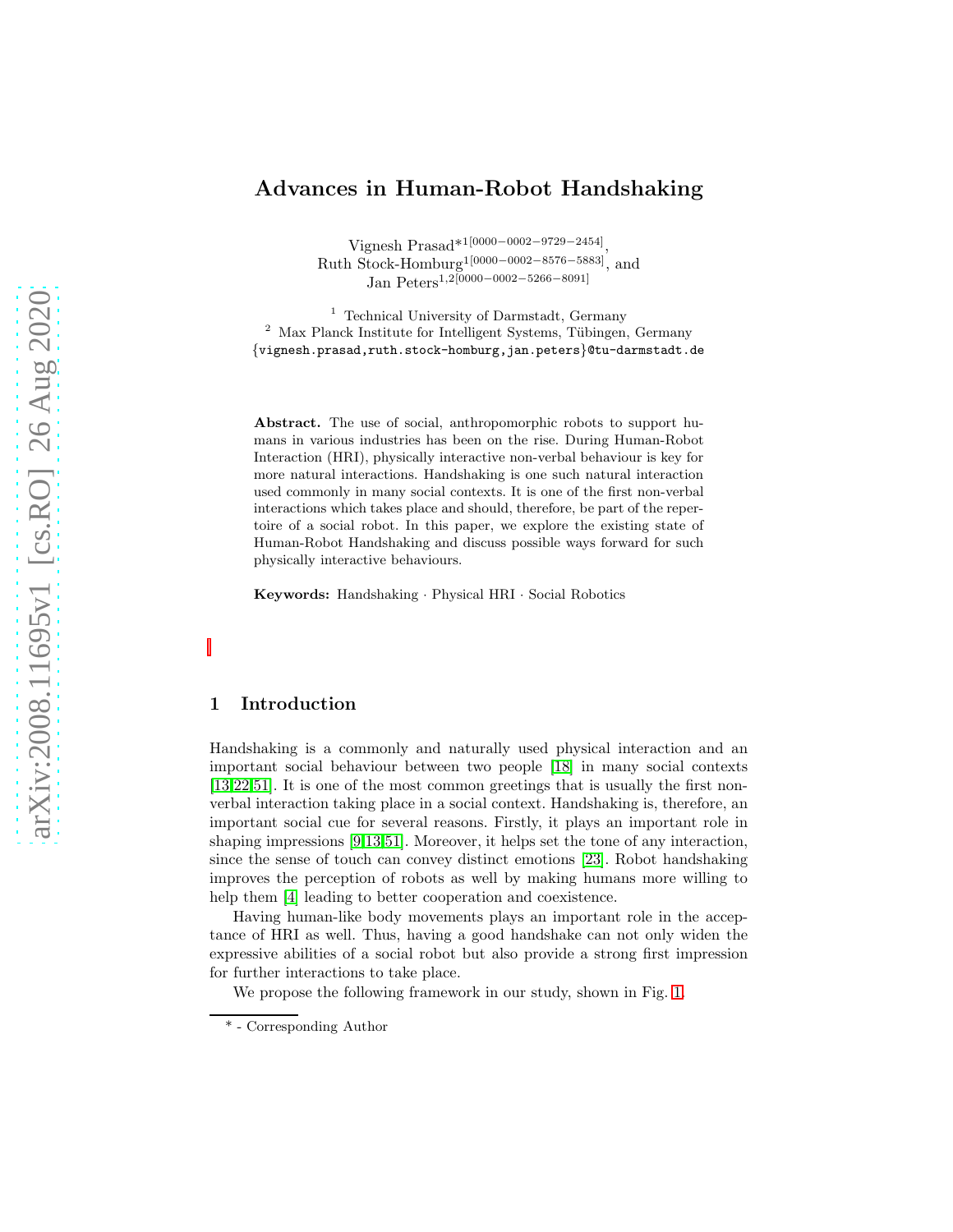<span id="page-1-0"></span>

Fig. 1: Conceptual Framework for Human-Robot Handshaking

## 2 Handshake Modelling

A group of researchers from Okayama Prefectural University, Japan modelled human handshaking interactions using motion capture to track participants' joints. Firstly, a transfer function to mimic the requester's reaching motion for the responder was developed [\[31\]](#page-9-1). This was further developed into a minimum jerk trajectory model which accurately captures the velocity profiles and generates smooth motions [\[25,](#page-9-2)[30](#page-9-3)[,44,](#page-10-1)[45\]](#page-10-2). Shaking was modelled as a spring and damper system [\[28](#page-9-4)[,61\]](#page-11-0), whose oscillatory motion profile fit that of shaking. A similar spring-damper model is proposed by Dai et al. [\[16\]](#page-8-4) to model the elbow stiffness by measuring muscle contractions in the arm using EMG signals.

A group of researchers from the University of Lorraine on modelled the mutual synchronization (MS in short) between participants during shaking as well as the forces exerted on the palms [\[36,](#page-9-5)[38,](#page-10-3)[53\]](#page-11-1). Tagne et al. [\[53\]](#page-11-1) investigate the joint motions with IMUs place at each joint. Melnyk and Hénaff [\[38\]](#page-10-3) trends across different gender pairings are analysed as well. Both of these works analyze the influences of social setting, such as greeting, congratulating or sympathising.

Tagne et al. [\[53\]](#page-11-1) observe a shorter duration during greeting compared to sympathy and congratulation, which were similar. The grip strength shows contradictory results. Tagne et al. [\[53\]](#page-11-1) observe the lowest grip strength in case of sympathy, followed by greeting and then, congratulations. Melnyk and Hénaff [\[38\]](#page-10-3) observe slightly higher grip strength for consolation although not significantly. Regarding gender, male pairs shook for a lesser duration than mixed pairs and female pairs shook the longest. No conclusive correlations were found between gender and grip strength, contrary to [\[13](#page-8-1)[,42\]](#page-10-4).

Knoop et al. [\[35\]](#page-9-6) studied the contact area, pressure and grasping forces exerted while handshaking. A positive correlation was found between contact pressure and grasping force. This was non-linear as the grasping force got higher.

## 3 Hand Reaching in Handshaking

Jindai et al. [\[25](#page-9-2)[,30](#page-9-3)[,31\]](#page-9-1) and Ota et al. [\[44,](#page-10-1)[45\]](#page-10-2) propose two models for reaching. One with a transfer function based on the human hand's trajectory with a lag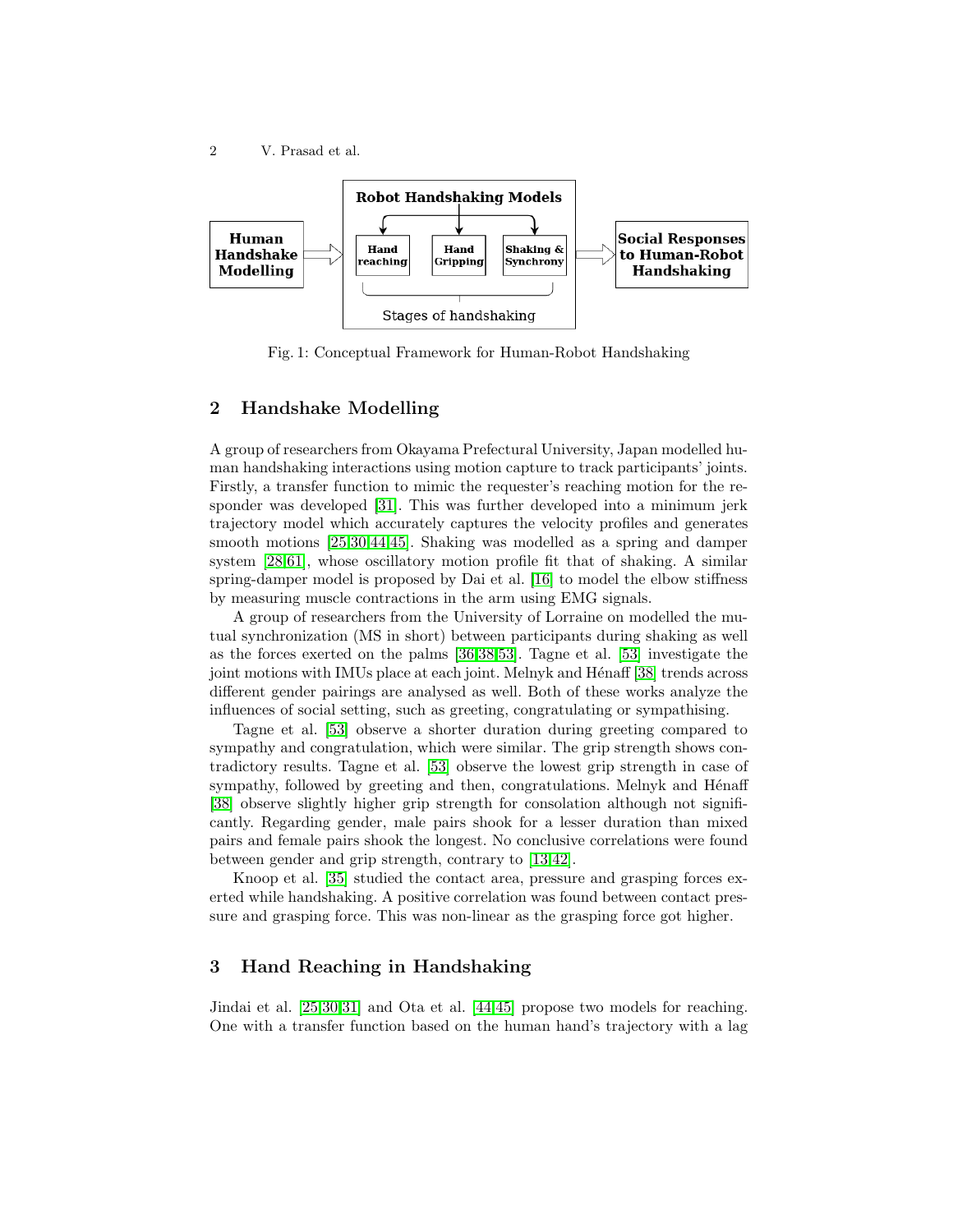element and the other is a minimum jerk trajectory model, which fits the velocity profiles and provides smooth trajectories by definition.

More recently, works model reaching using machine learning. Campbell et al. [\[12\]](#page-8-5) use imitation learning to learn a joint distribution over the actions of both the human and the robot during handshaking. They execute open-loop trajectories and human adjusts to them in training as their pneumatic robot cannot be kinesthetically taught. During test time, the posterior distribution is inferred from the human's initial motions from which the robot's trajectory is sampled. Their framework estimates the speed of the interaction as well, to match the speed of the human. Christen et al. [\[14\]](#page-8-6) use Deep Reinforcement Learning to learn physical interactions from human-human interactions. They use an imitation reward which helps in learning the intricacies of the interaction. Falahi et al. [\[19\]](#page-8-7) use one-shot imitation learning to kinesthetically teach reaching and shaking behaviours based on gender and familiarity detected using facial recognition. However, it cannot be generalized due to the extremely low sample size. Vinayavekhin et al. [\[57\]](#page-11-2) model hand reaching with an LSTM trained using skeleton data. They predict the human hand's final pose and devise a simple controller for the robot arm to reach the predicted location. In terms of smoothness, timeliness and efficiency, their method performs better than following the intermediate hand locations. However, it performs worse than using the true final pose due to inaccuracies in the prediction.

## 4 Hand Grasping Control

Avelino et al. [\[5\]](#page-7-1) model grasping with different degrees of hand closure. Since position control is used, the force perceived depends on the hand sizes of the participants. They address this in their next work [\[6\]](#page-8-8), where participants adjust the robot's fingers until a preferable grasp is reached. This provides a reference for the force sensors and the joint positions, using which grasping behaviours are developed. They do not incorporate any force-feedback, which is discussed below.

Ouchi and Hashimoto [\[46\]](#page-10-5) propose a remote handshaking system, where a handshake is performed while on a call using a custom silicone-rubber based robotic soft hand. The force exerted on the robot hand, measured using a pneumatic force sensor, is relayed to the robot hand at the other end that mimics it. They see that participants barely felt any transmission delay and perceived the partner's existence better during the call. Pedemonte et al. [\[48\]](#page-10-6) design a robot hand for handshaking controlled by the force exerted on it. It is sensor-less, with a deformable palm controlling the fingers based on the degree of deformation using variable admittance control. Arns et al. [\[2\]](#page-7-2) improve this design with lower gear ratios, impedance control and more powerful actuators to obtain stronger grasping forces and almost instantaneous speeds  $( $0.05$ s). The force exerted by$ the robot hand depends on the force exerted by the human, leading to a partial synchronisation. Arns et al. test how it feels in comparison with a human hand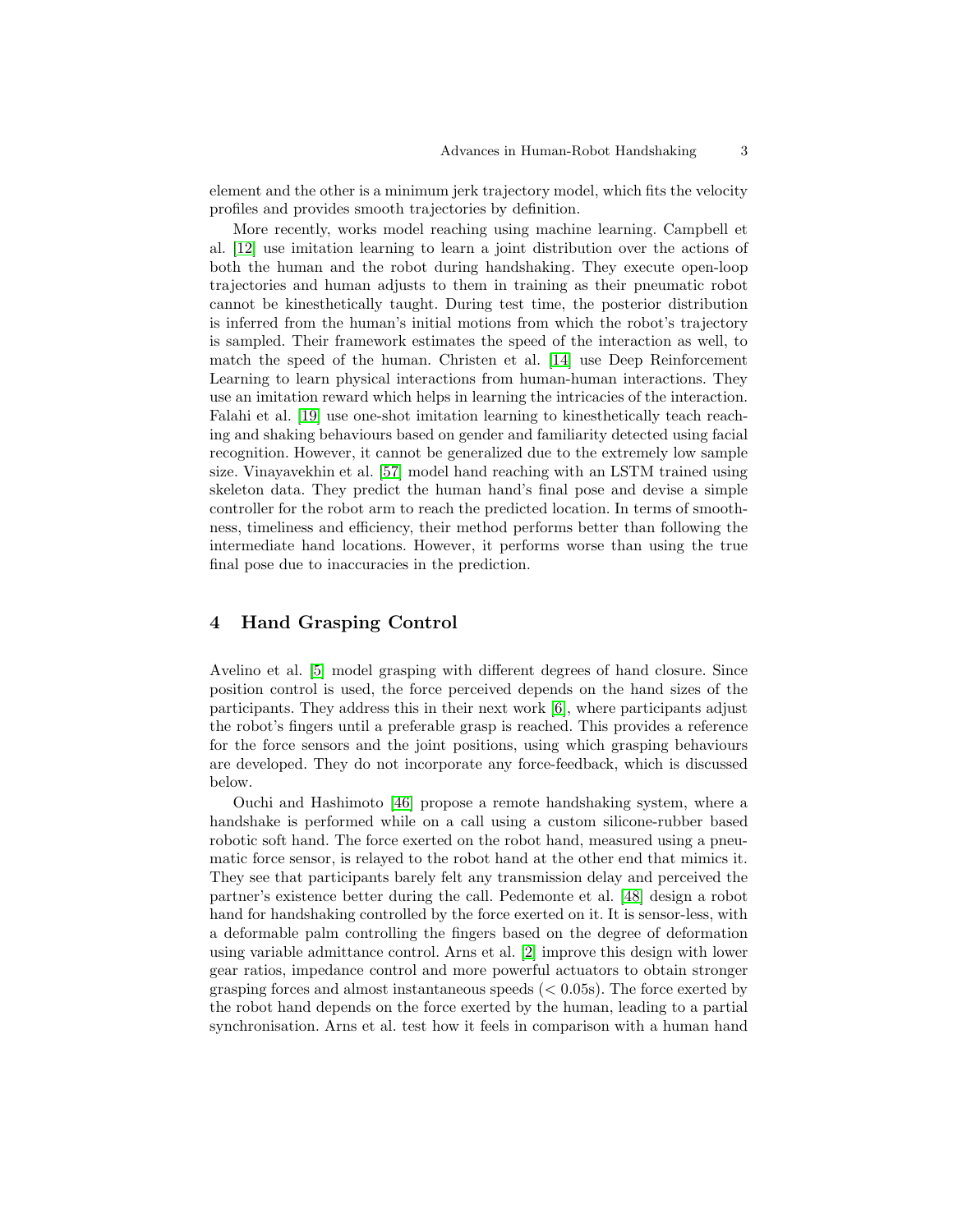on a 5-point scale (1-very different, 5-identical). It was perceived well in terms of compliance  $(3.9/5)$ , force feedback  $(4/5)$  and overall haptics  $(3.7/5)$ .

Vigni et al. [\[56\]](#page-11-3) follow a more closed-loop approach by measuring the force exerted by the robot hand with force-sensitive resistors and control the force exerted by the robot hand which is approximated from the degree of hand closure. They compare three different relationships between the exerted forces of the human and the robot namely linear, constant and combined (constant+linear). The latter two are used with high (strong) and low (weak) constant values. The combined controllers were perceived better than the constant ones. Participants were seen to adjust their force based on the robot's, showing that humans tend to follow the force exerted on their hand. The stronger variants of the constant and combined controllers were perceived as more confident/extroverted.

## 5 Shaking and Synchronisation

In this section, we describe works that that model the shaking phase. They mainly do so by aiming to achieve synchronous motions with the interaction partner while reducing interaction forces. The works can be broadly divided into the following three categories: Central Pattern Generator Models, Harmonic Oscillator Models and Miscellaneous Models.

#### 5.1 Central Pattern Generators

Central Pattern Generators (CPGs) [\[24\]](#page-9-7) are biologically inspired neuronal circuits, that generate rhythmic outputs from non-rhythmic inputs. Kasuga and Hashimoto [\[34\]](#page-9-8) model the shoulder and elbow motions of a robot using the exerted torque on the joints as input with a CPG which, however, doesn't adapt to the human. For better synchronization, some works adapt the CPG to learn the frequency of the shaking motions. This is achieved by either incorporating a learning framework into the CPG [\[3](#page-7-3)[,32](#page-9-9)[,37\]](#page-10-7) or by parametrizing the CPG and learning the parameters on the fly [\[47,](#page-10-8)[50\]](#page-10-9).

#### 5.2 Harmonic Oscillator Models

Harmonic oscillator models either mimic harmonic systems like spring-damper systems[\[17](#page-8-9)[,39,](#page-10-10)[61\]](#page-11-0) or follow simple sinusoidal motions [\[8,](#page-8-10)[59,](#page-11-4)[60,](#page-11-5)[62\]](#page-11-6). Chua et al. [\[15\]](#page-8-11) propose a hybrid model that uses both, a spring-damper model to update impedance parameters and a simple sinusoidal trajectory to generate reference trajectories. Similarly other works use impedance control to model the stiffness [\[8,](#page-8-10)[17\]](#page-8-9) and for better synchronization, some estimate the impedance parameters in an online fashion by using an EKF [\[39\]](#page-10-10), a HMM [\[59\]](#page-11-4) or least-squares [\[60\]](#page-11-5).

#### 5.3 Miscellaneous Models

Karniel et al. [\[33\]](#page-9-10) and Nisky et al. [\[41\]](#page-10-11) design an experimental framework and metric for testing the human-likeness of shaking motions on a 1D haptic stylus.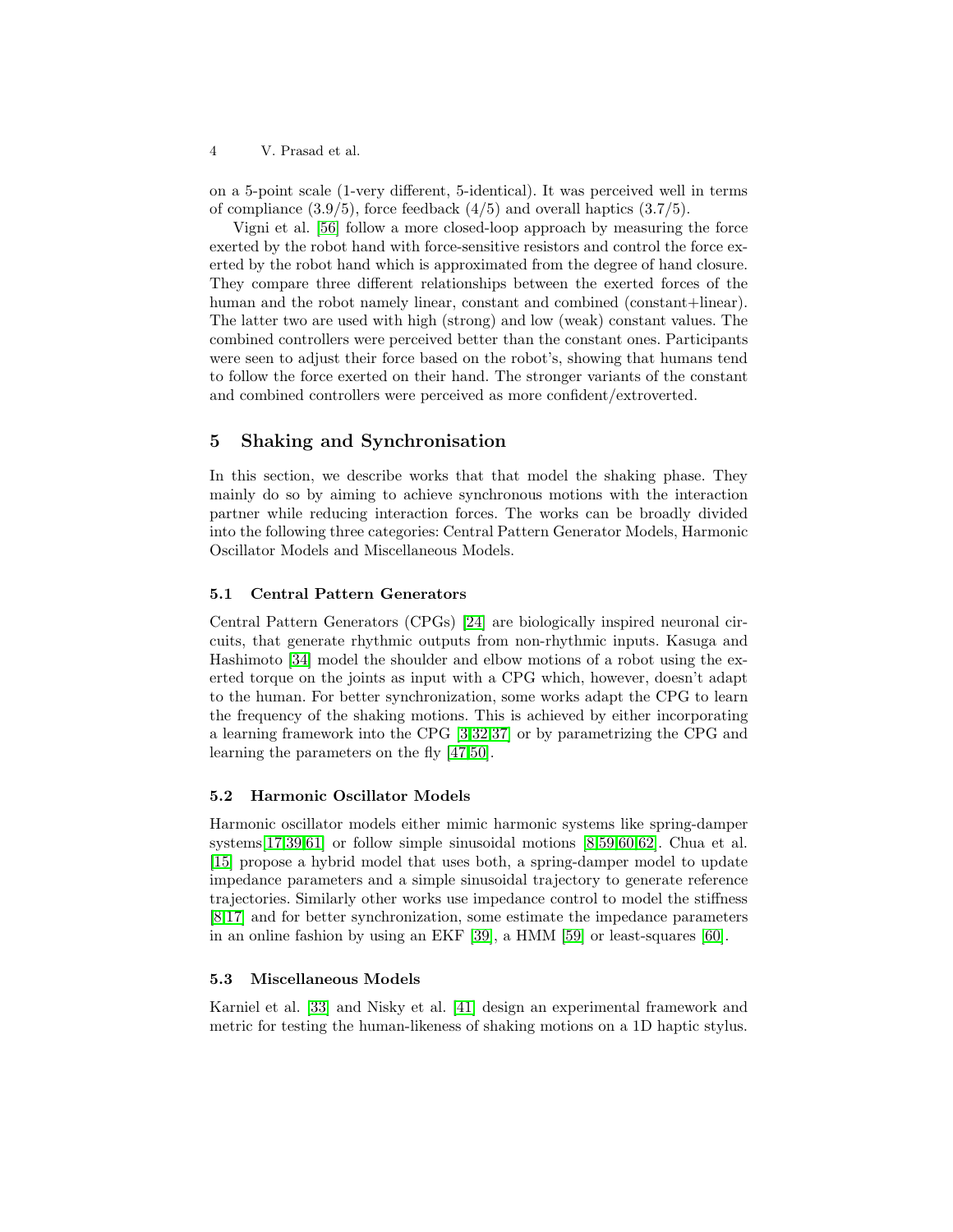Avraham et al. [\[7\]](#page-8-12) test 3 models with this. The first is a tit-for-tat model that passively records the joint motions and replays it. The second is a biological model simulating muscle generated motions to achieve low interaction forces. The final is a simple linear regression model. The tit-for-tat and linear regression models fare much better than the biologically inspired model.

Pedemonte et al. [\[49\]](#page-10-12) introduce a remote handshaking mechanism using their previously developed hand. They develop a vertical rail mechanism that the hand is mounted on and is passively controlled. This shaking motion along with the force exerted on the hand is relayed to the partner's hand and rail mechanism. This allows realistic haptic interaction to take place remotely where the participants can adequately perceive each other's motions and forces.

### 6 Social Responses to Human-Robot Handshaking

Before we talk about the various social responses, we would like to discuss the differences in metrics and criteria used for understanding the way different methods evaluate their studies. One common metric used is the bipolar scale (7-point or 5-point scale) where one end conveys a negative perception of the parameter, and the other end conveys a positive perception. Another popular method is the Bradley-Terry model [\[11\]](#page-8-13), which is a probabilistic model specifically used for understanding paired comparisons among a set of different methods. However, these are general metrics used for statistical analysis. To this end Karniel et al. [\[33\]](#page-9-10) devise a custom metric for comparing the human-likeness of different human-robot handshaking methods in a Turing test-like setting, called a Model Human Likeness Grade (MHLG). This is based on the perceived probability of a method being human-like by a participant.

Additionally, the use of many different types of robotic interfaces makes it difficult to generalize the comparison of results across different works. Some works, use a simple gripper like interface [\[10](#page-8-14)[,19,](#page-8-7)[32](#page-9-9)[,50\]](#page-10-9), some use a rod-like endeffector [\[7,](#page-8-12)[21](#page-8-15)[,33](#page-9-10)[,41,](#page-10-11)[47,](#page-10-8)[59](#page-11-4)[,58\]](#page-11-7), and some use a human-hand like interface that is either actively controlled [\[4,](#page-7-0)[6](#page-8-8)[,1,](#page-7-4)[14](#page-8-6)[,39,](#page-10-10)[54](#page-11-8)[,56\]](#page-11-3), passively controlled [\[2](#page-7-2)[,8](#page-8-10)[,46,](#page-10-5)[48,](#page-10-6)[49\]](#page-10-12) or not controlled at all [\[12,](#page-8-5)[17](#page-8-9)[,25](#page-9-2)[,26](#page-9-11)[,27,](#page-9-12)[28](#page-9-4)[,29](#page-9-13)[,30,](#page-9-3)[31,](#page-9-1)[34,](#page-9-8)[35](#page-9-6)[,37,](#page-10-7)[40](#page-10-13)[,43](#page-10-14)[,44,](#page-10-1)[45,](#page-10-2)[52](#page-10-15)[,55](#page-11-9)[,57,](#page-11-2)[61\]](#page-11-0)

Such a variety in the usage of different evaluation criteria, metrics and especially robotic interfaces makes it is difficult to converge on a common benchmark on common parameters to evaluate different human-robot handshaking methods. Therefore, we categorize the different works evaluating human-robot handshaking based on the factors they evaluate or the goal of their experiments. These can roughly be divided into the categories as shown below.

### 6.1 Influence of External Factors

Ammi et al. [\[1\]](#page-7-4) and Tsalamlal et al. [\[54\]](#page-11-8) explored combinations of visual and haptic behaviours. Among visual expressions, "happy" was rated higher than "neutral" one, the least being "sad". Significantly higher arousal and dominance were seen for strong handshakes and higher valence for soft ones. Higher arousal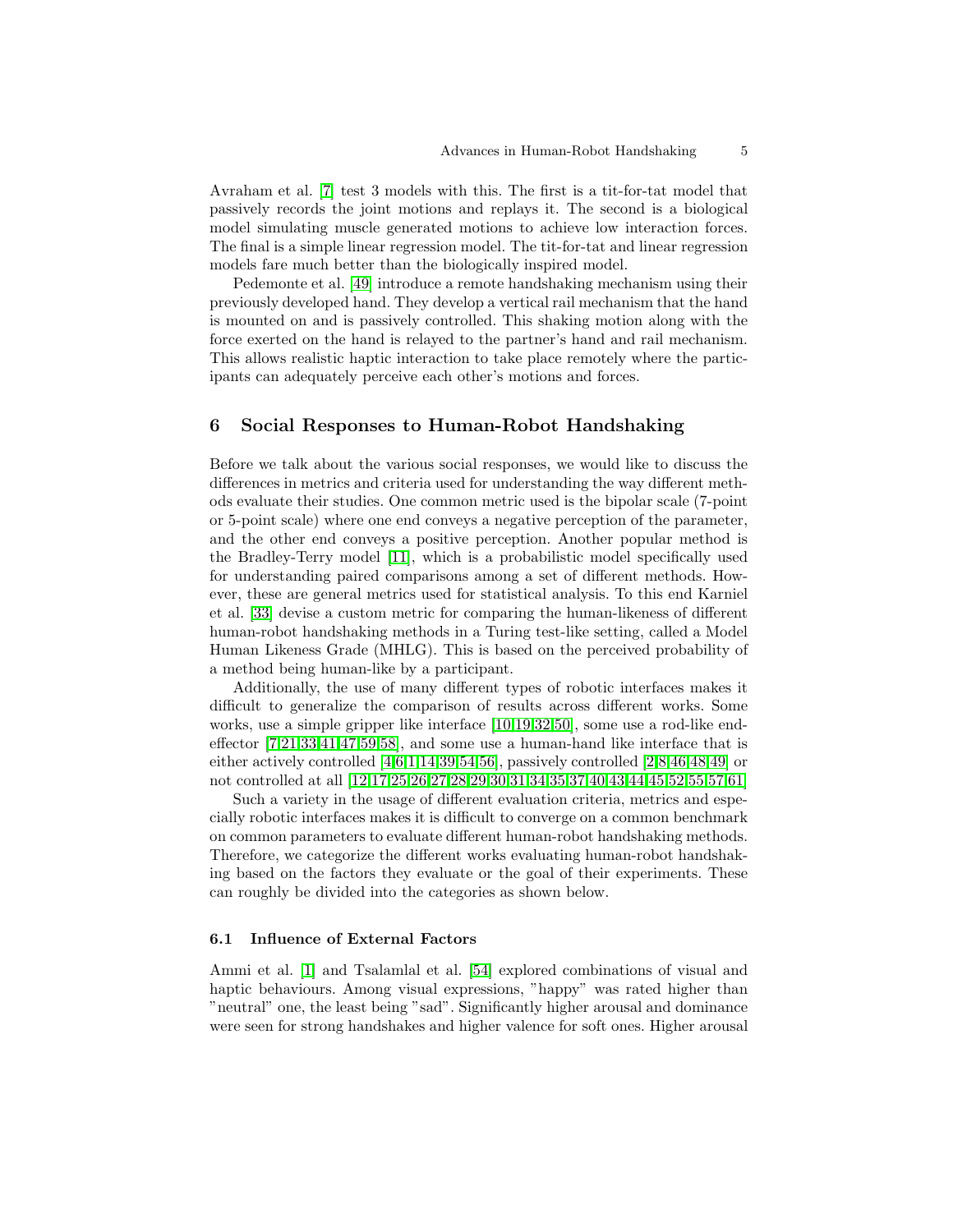and dominance was also seen with strong handshakes in a visuo-haptic case as compared to a visual-only case. Another framework studying the effect of visuohaptic stimuli was proposed by Vanello et al. [\[55\]](#page-11-9). They develop a sensor glove to track the participants' hand motions and contact pressure and have a screen on which visuals (faces of humans and robots) are shown. Participants' feedback is analysed using fMRI activity. Nothing can be concluded from their results as only three participants took part in their study.

Jindai et al. [\[27\]](#page-9-12), found that a delay of 0.1 seconds between the voice and handshake motion of the robot was acceptable. Jindai et al. [\[30\]](#page-9-3), they further saw that participants preferred when the gaze shifted steadily from the hand while reaching to the face after contact. Ota et al. [\[44](#page-10-1)[,45\]](#page-10-2) found the response to a handshake to be preferable with a delay of 0.2s to 0.4s.

Nakanishi et al. [\[40\]](#page-10-13) equip a robotic soft hand on a video screen showing a remote presenter in a telepresence scenario. Interactions were better perceived when the presenter's hand was not visible on the screen. They further saw that when participants controlled a second robot hand placed with the presenter, feelings of closeness and physically shaking hands were rated higher when both the presenter's hand and the robot hand were not in the frame. They argue that the hand's visibility cancels the feeling of synchronization, which some subjects reported was due to seeing two hands for the same interaction.

#### 6.2 Influence of Handshaking on Robot Perception

Avelino et al. [\[4\]](#page-7-0) see how handshaking affects the willingness to help a robot when it has to perform a navigation task. Participants who shook hands with the robot found it to be more warm and likeable and were more willing to help the robot. However, they argue that a human-like robot handshake would lead to participants not anticipating the robot getting stuck in a simple navigational task due to a mismatch between the expected skill and the actual behaviour. Bevan and Fraser [\[10\]](#page-8-14) study the effect of handshaking on negotiations between participants, where one participant interacts remotely via a Nao robot. Handshaking improved mutual cooperation, however, haptic feedback for the telepresent negotiator had no significant impact. It did not affect the perceived trustworthiness, which they argue is possibly due to the childlike nature of the Nao robot.

### 6.3 Using Handshaking for Differentiation

Garg et al. [\[20\]](#page-8-16) classify people's personality as introverts and extroverts using statistics of accelerations, Euler angles and polar orientations when shaking hands with a robot hand. The features are ranked based on Mutual Information followed by a K Nearest Neighbours classification, achieving a 75% accuracy. Orefice et al. [\[42\]](#page-10-4) similarly look at distinctions in personality as well as gender. They found that male-male pairs applied more pressure than male-female pairs. Female-female pairs had a longer duration and lower frequency. Regarding personality, they found that introverts shook at higher speeds while extroverts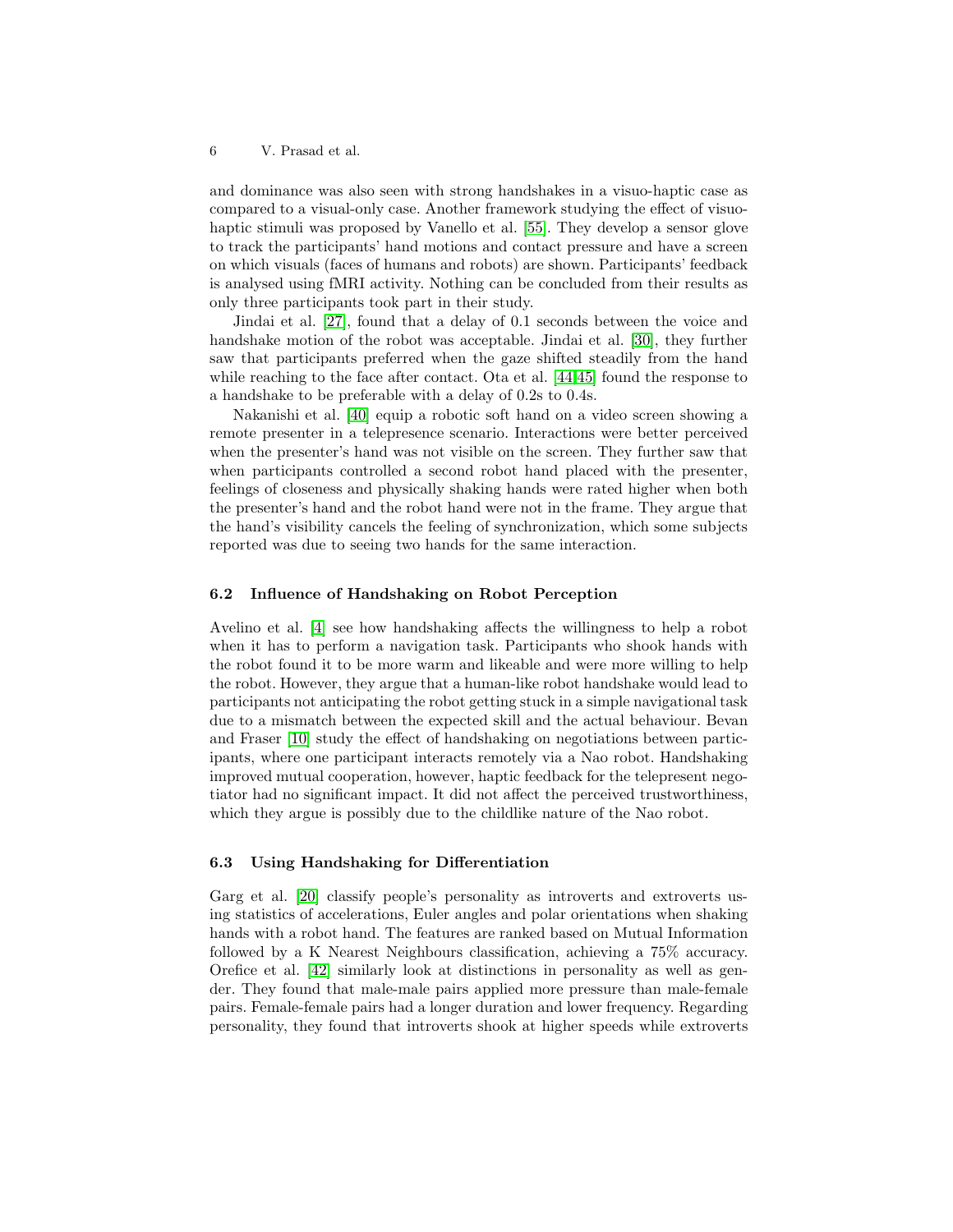exerted more pressure. Using these features, they predict the human's gender and personality during a human-robot handshake.

They further perform a longitudinal study [\[43\]](#page-10-14) that looks at how pressure variations while shaking hands with a Pepper robot reflects the participants' immediate mood. A consistency was seen when shaking hands with a human subject or with Pepper, which was unexpected as interacting with Pepper might not be as human-like. The only significant differences between different positive moods were with "Calm" and "Cheerful" moods, with less pressure observed in a "Calm" mood. For negative moods, a "Bored" mood had lower pressure than "Excited" or "Tense" moods, both of which had more arousal. In general, lower pressures were found with moods with lower arousal.

#### 6.4 Human-likeness Evaluation

Giannopoulos et al. [\[21\]](#page-8-15) and Wang et al. [\[58\]](#page-11-7) compare the human likeness of their previous handshaking models (a basic one[\[60\]](#page-11-5) and an interactive one[\[59\]](#page-11-4)) with a human operating the robot. Both studies perform their experiment with participants wearing noise-cancelling headphones playing music and ambient conversations in a cocktail bar scenario. Giannopoulos et al. [\[21\]](#page-8-15) blindfold the participants and Wang et al. [\[58\]](#page-11-7) make the participants wear a VR headset with a human model rendered for the robot. The human-operated handshake was rated the highest  $(6.8/10 \text{ in both})$ , followed by the interactive handshake  $(5.9/10 \text{ in } [21]$  $(5.9/10 \text{ in } [21]$ , 5.3/10 in [\[60\]](#page-11-5)). The basic handshake was rated the lowest (3.3/10 in [\[21\]](#page-8-15), 3.0/10 in [\[60\]](#page-11-5)). The interactive handshake was close to the human-operated one, but both were far from the maximum human-likeness  $(10/10)$ , possibly due to the rod-like end effector.

Stock-Homburg et al. [\[52\]](#page-10-15) test if an android robot's hand, made with soft silicone skin and a heated palm, can pass as a human hand. Participants were blindfolded and shook hands with a human and the robot twice in random order. Majority of them (11/15) correctly guessed the first hand they interacted with, which some said was from the mechanical feel of the robot hand. By the fourth handshake, all guessed correctly. Participants only had a static interaction. Testing handshake behaviours instead, could yield better insights.

## 7 Discussion and Conclusion

Overall, we discussed various works looking into human-robot handshaking. Due to differences in hardware and metrics, it is difficult to come up with a common benchmark to evaluate these studies. However, some qualitative conclusions can be drawn. In general, an element of synchronization is present. This can be measured well in the shaking stage where low interaction forces can be an indication of synchronization. In reality, there is a leader-follower situation which arises, which could perhaps reflect on various personal attributes of the people shaking hands. From the perspective of a social robot, contextual cues would be effective in having a better impact from the handshake. This requires further research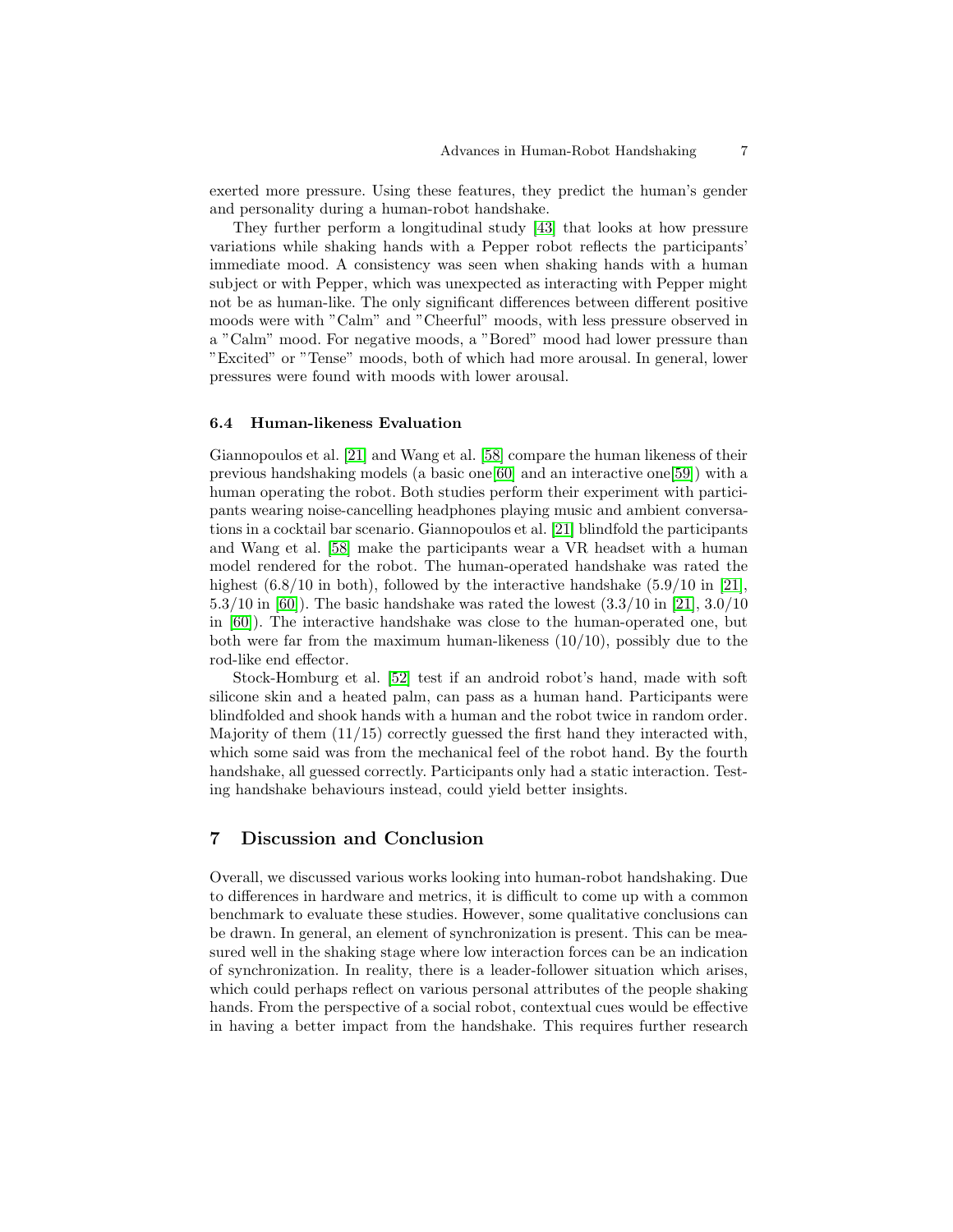in other fields like emotion recognition, estimating intent, personality etc. For a more human-like perception, each aspect of the movement at different stages needs to be human-like since we are still far from having robotic interfaces that not only look human-like but also feel human-like, as most still have a mechanical feel. This combined with a smooth integration of the different phases of handshaking is also important since delays in switching between the different stages could possibly not be well perceived.

One thing to keep in mind is physical interactions vary over different cultures, age groups, geographic locations. Depending on the context too, different interactions would be more prevalent, like hugging or patting for higher intimacy or bumping fists or giving high fives in a friendly scenario. Moreover, due to the Covid-19 pandemic, there are increasing restrictions and precautions regarding limiting physical contact which has led to alternative interactions, like shaking/tapping feet, touching elbows/forearms, remote high fives and so on. However, the importance of handshakes in business and formal settings is a good motivation for continuing to develop human-like handshaking behaviours. Additionally, learning different physically interactive behaviours would help improve the perception of a social robot, which is a good direction for future work.

## 8 Acknowledgements

The authors thank the Interdisciplinary Research Forum (Forum Interdisziplinäre Forschung) at the Technical University of Darmstadt and the Association of Supporters of Market-Oriented Management, Marketing, and Human Resource Management (Förderverein für Marktorientierte Unternehmensführung, Marketing und Personalmanagement e.V.) for funding this work.

## References

- <span id="page-7-4"></span>1. Ammi, M., Demulier, V., Caillou, S., Gaffary, Y., Tsalamlal, Y., Martin, J.C., Tapus, A.: Haptic human-robot affective interaction in a handshaking social protocol. In: Proceedings of the Tenth Annual ACM/IEEE International Conference on Human-Robot Interaction. pp. 263–270 (2015)
- <span id="page-7-2"></span>2. Arns, M., Laliberté, T., Gosselin, C.: Design, control and experimental validation of a haptic robotic hand performing human-robot handshake with human-like agility. In: 2017 IEEE/RSJ International Conference on Intelligent Robots and Systems (IROS). pp. 4626–4633. IEEE (2017)
- <span id="page-7-3"></span>3. Artem, M.A., Viacheslav, K.M., Volodymyr, B.P., Patrick, H.: Physical human– robot interaction in the handshaking case: learning of rhythmicity using oscillators neurons. IFAC Proceedings Volumes 46(9), 1055–1060 (2013)
- <span id="page-7-0"></span>4. Avelino, J., Correia, F., Catarino, J., Ribeiro, P., Moreno, P., Bernardino, A., Paiva, A.: The power of a hand-shake in human-robot interactions. In: 2018 IEEE/RSJ International Conference on Intelligent Robots and Systems (IROS). pp. 1864–1869. IEEE (2018)
- <span id="page-7-1"></span>5. Avelino, J., Paulino, T., Cardoso, C., Moreno, P., Bernardino, A.: Human-aware natural handshaking using tactile sensors for vizzy, a social robot. In: Workshop on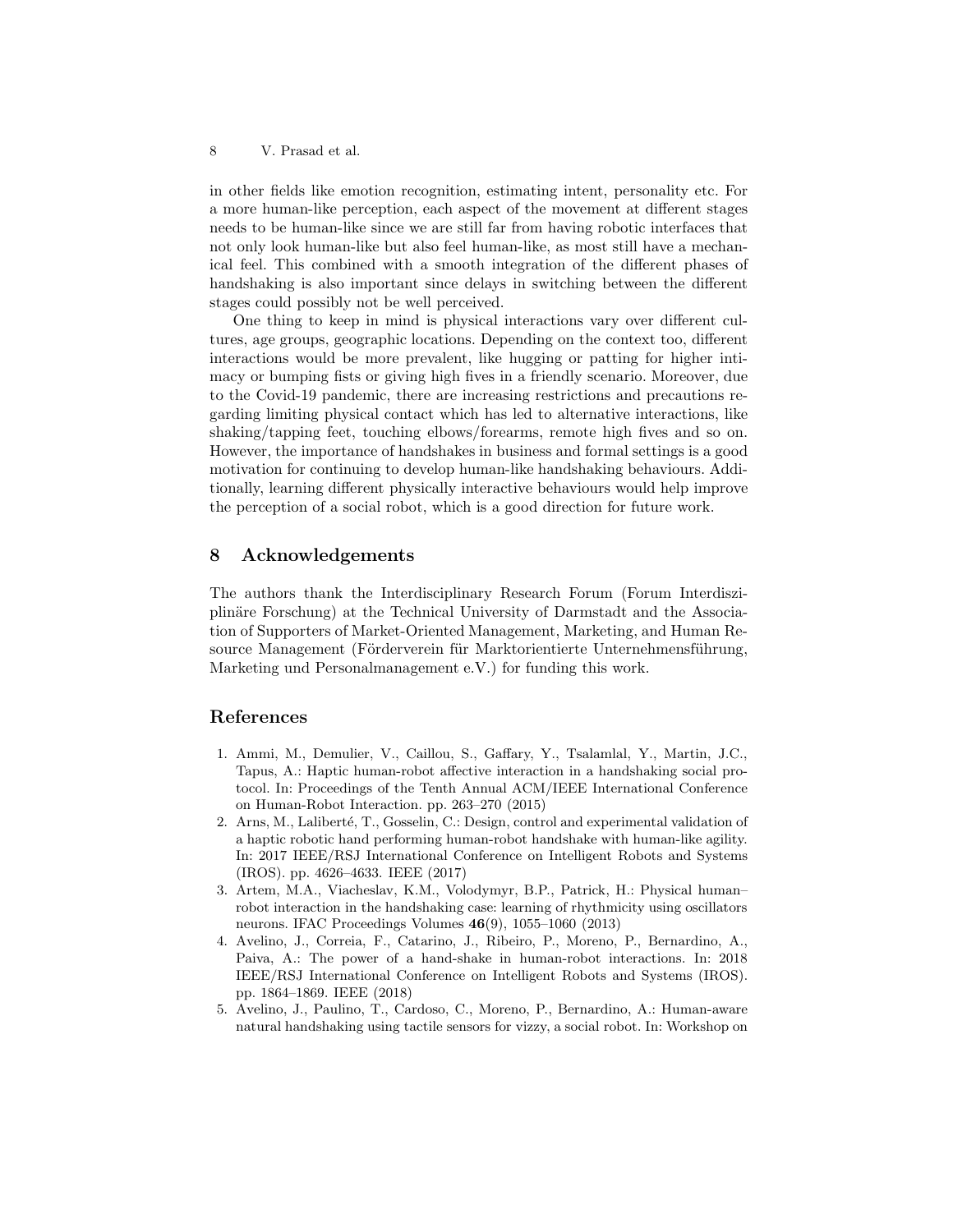Behavior Adaptation, Interaction and Learning for Assistive Robotics at RO-MAN (2017)

- <span id="page-8-8"></span>6. Avelino, J., Paulino, T., Cardoso, C., Nunes, R., Moreno, P., Bernardino, A.: Towards natural handshakes for social robots: human-aware hand grasps using tactile sensors. Paladyn, Journal of Behavioral Robotics 9(1), 221–234 (2018)
- <span id="page-8-12"></span>7. Avraham, G., Nisky, I., Fernandes, H.L., Acuna, D.E., Kording, K.P., Loeb, G.E., Karniel, A.: Toward perceiving robots as humans: Three handshake models face the turing-like handshake test. IEEE Transactions on Haptics 5(3), 196–207 (2012)
- <span id="page-8-10"></span><span id="page-8-3"></span>8. Beaudoin, J., Laliberté, T., Gosselin, C.: Haptic interface for handshake emulation. IEEE Robotics and Automation Letters 4(4), 4124–4130 (2019)
- 9. Bernieri, F.J., Petty, K.N.: The influence of handshakes on first impression accuracy. Social Influence 6(2), 78–87 (2011)
- <span id="page-8-14"></span>10. Bevan, C., Fraser, D.S.: Shaking hands and cooperation in tele-present humanrobot negotiation. In: 2015 10th ACM/IEEE International Conference on Human-Robot Interaction (HRI). pp. 247–254. IEEE (2015)
- <span id="page-8-13"></span>11. Bradley, R.A., Terry, M.E.: Rank analysis of incomplete block designs: I. the method of paired comparisons. Biometrika (1952)
- <span id="page-8-5"></span>12. Campbell, J., Hitzmann, A., Stepputtis, S., Ikemoto, S., Hosoda, K., Amor, H.B.: Learning interactive behaviors for musculoskeletal robots using bayesian interaction primitives. arXiv preprint arXiv:1908.05552 (2019)
- <span id="page-8-1"></span>13. Chaplin, W.F., Phillips, J.B., Brown, J.D., Clanton, N.R., Stein, J.L.: Handshaking, gender, personality, and first impressions. Journal of personality and social psychology 79(1), 110 (2000)
- <span id="page-8-6"></span>14. Christen, S., Stevšić, S., Hilliges, O.: Guided deep reinforcement learning of control policies for dexterous human-robot interaction. In: 2019 International Conference on Robotics and Automation (ICRA). pp. 2161–2167. IEEE (2019)
- <span id="page-8-11"></span>15. Chua, Y., Tee, K.P., Yan, R.: Human-robot motion synchronization using reactive and predictive controllers. In: 2010 IEEE International Conference on Robotics and Biomimetics. pp. 223–228. IEEE (2010)
- <span id="page-8-4"></span>16. Dai, K., Liu, Y., Okui, M., Nishihama, R., Nakamura, T.: Research of human-robot handshakes under variable stiffness conditions. In: 2019 IEEE 4th International Conference on Advanced Robotics and Mechatronics (ICARM). pp. 744–749. IEEE (2019)
- <span id="page-8-9"></span>17. Dai, K., Liu, Y., Okui, M., Yamada, Y., Nakamura, T.: Variable viscoelasticity handshake manipulator for physical human–robot interaction using artificial muscle and mr brake. Smart Materials and Structures 28(6), 064002 (2019)
- <span id="page-8-0"></span>18. Deborah, S.: Handwork as ceremony: The case of the handshake. Semiotica 12(3), 189–202 (1974)
- <span id="page-8-7"></span>19. Falahi, M., Shangari, T.A., Sheikhjafari, A., Gharghabi, S., Ahmadi, A., Ghidary, S.S.: Adaptive handshaking between humans and robots, using imitation: Based on gender-detection and person recognition. In: 2014 Second RSI/ISM International Conference on Robotics and Mechatronics (ICRoM). pp. 936–941. IEEE (2014)
- <span id="page-8-16"></span>20. Garg, V., Mukherjee, A., Rajaram, B.: Classifying human-robot interaction using handshake data. In: 2017 IEEE International Conference on Systems, Man, and Cybernetics (SMC). pp. 3153–3158. IEEE (2017)
- <span id="page-8-15"></span>21. Giannopoulos, E., Wang, Z., Peer, A., Buss, M., Slater, M.: Comparison of people's responses to real and virtual handshakes within a virtual environment. Brain research bulletin 85(5), 276–282 (2011)
- <span id="page-8-2"></span>22. Hall, P.M., Hall, D.A.S.: The handshake as interaction. Semiotica 45(3-4), 249–264 (1983)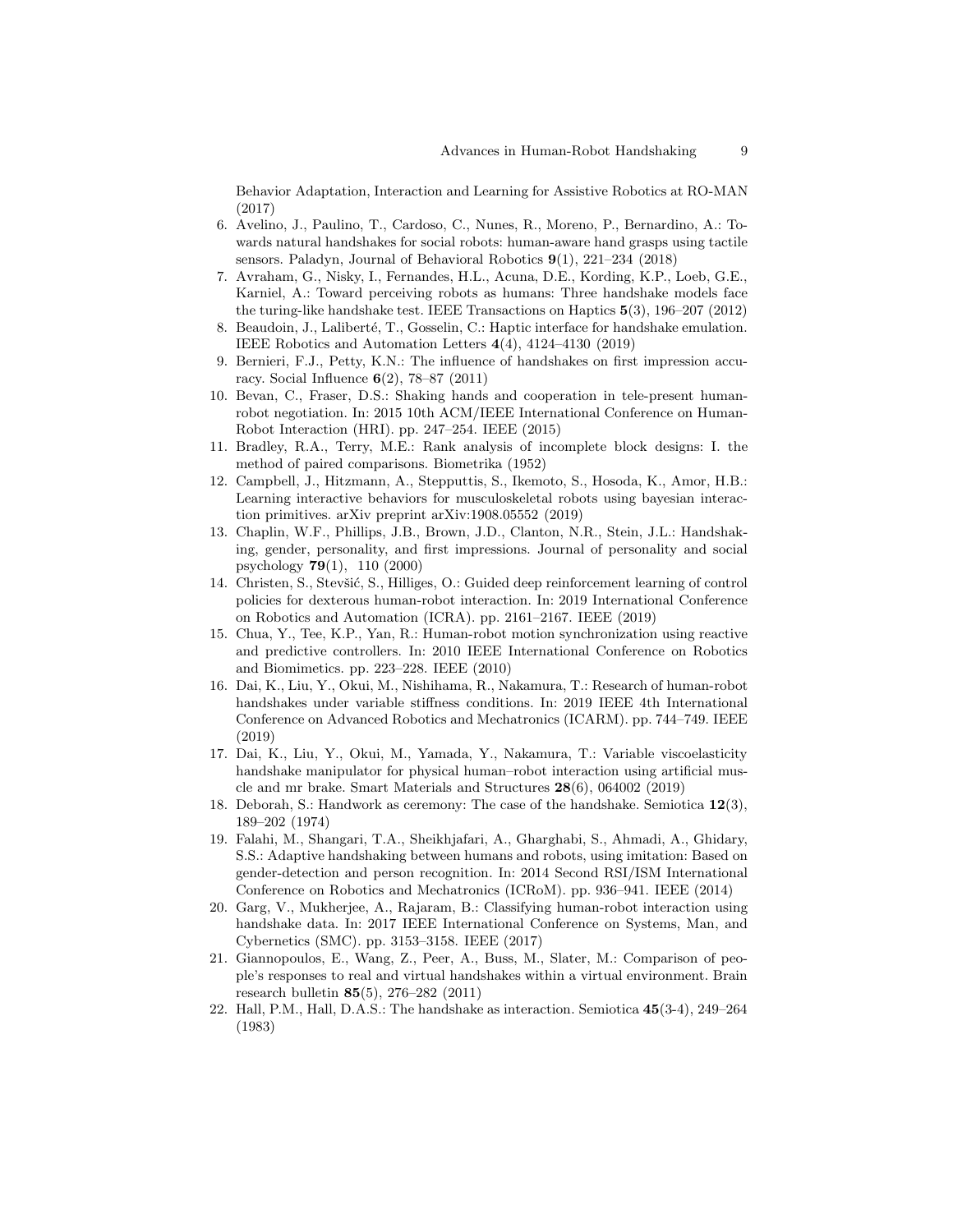- 10 V. Prasad et al.
- <span id="page-9-0"></span>23. Hertenstein, M.J., Verkamp, J.M., Kerestes, A.M., Holmes, R.M.: The communicative functions of touch in humans, nonhuman primates, and rats: a review and synthesis of the empirical research. Genetic, social, and general psychology monographs 132(1), 5–94 (2006)
- <span id="page-9-7"></span><span id="page-9-2"></span>24. Hooper, S.L.: Central pattern generators. e LS (2001)
- 25. Jindai, M., Ota, S., Ikemoto, Y., Sasaki, T.: Handshake request motion model with an approaching human for a handshake robot system. In: 2015 IEEE 7th International Conference on Cybernetics and Intelligent Systems (CIS) and IEEE Conference on Robotics, Automation and Mechatronics (RAM). pp. 265–270. IEEE (2015)
- <span id="page-9-11"></span>26. Jindai, M., Ota, S., Yamauchi, H., Watanabe, T.: A small-size handshake robot system for a generation of handshake approaching motion. In: 2012 IEEE International Conference on Cyber Technology in Automation, Control, and Intelligent Systems (CYBER). pp. 80–85. IEEE (2012)
- <span id="page-9-12"></span>27. Jindai, M., Watanabe, T.: Development of a handshake robot system based on a handshake approaching motion model. In: 2007 IEEE/ASME international conference on advanced intelligent mechatronics. pp. 1–6. IEEE (2007)
- <span id="page-9-4"></span>28. Jindai, M., Watanabe, T.: A handshake robot system based on a shake-motion leading model. In: 2008 IEEE/RSJ International Conference on Intelligent Robots and Systems. pp. 3330–3335. IEEE (2008)
- <span id="page-9-13"></span>29. Jindai, M., Watanabe, T.: A small-size handshake robot system based on a handshake approaching motion model with a voice greeting. In: 2010 IEEE/ASME International Conference on Advanced Intelligent Mechatronics. pp. 521–526. IEEE (2010)
- <span id="page-9-3"></span>30. Jindai, M., Watanabe, T.: Development of a handshake request motion model based on analysis of handshake motion between humans. In: 2011 IEEE/ASME International Conference on Advanced Intelligent Mechatronics (AIM). pp. 560– 565. IEEE (2011)
- <span id="page-9-1"></span>31. Jindai, M., Watanabe, T., Shibata, S., Yamamoto, T.: Development of a handshake robot system for embodied interaction with humans. In: ROMAN 2006-The 15th IEEE International Symposium on Robot and Human Interactive Communication. pp. 710–715. IEEE (2006)
- <span id="page-9-9"></span>32. Jouaiti, M., Caron, L., Hénaff, P.: Hebbian plasticity in cpg controllers facilitates self-synchronization for human-robot handshaking. Frontiers in neurorobotics 12, 29 (2018)
- <span id="page-9-10"></span>33. Karniel, A., Nisky, I., Avraham, G., Peles, B.C., Levy-Tzedek, S.: A turing-like handshake test for motor intelligence. In: International Conference on Human Haptic Sensing and Touch Enabled Computer Applications. pp. 197–204. Springer (2010)
- <span id="page-9-8"></span>34. Kasuga, T., Hashimoto, M.: Human-robot handshaking using neural oscillators. In: Proceedings of the 2005 IEEE International Conference on Robotics and Automation. pp. 3802–3807. IEEE (2005)
- <span id="page-9-6"></span>35. Knoop, E., Bächer, M., Wall, V., Deimel, R., Brock, O., Beardsley, P.: Handshakiness: Benchmarking for human-robot hand interactions. In: 2017 IEEE/RSJ International Conference on Intelligent Robots and Systems (IROS). pp. 4982–4989. IEEE (2017)
- <span id="page-9-5"></span>36. Melnyk, A., Borysenko, V.P., Henaff, P.: Analysis of synchrony of a handshake between humans. In: 2014 IEEE/ASME International Conference on Advanced Intelligent Mechatronics. pp. 1753–1758. IEEE (2014)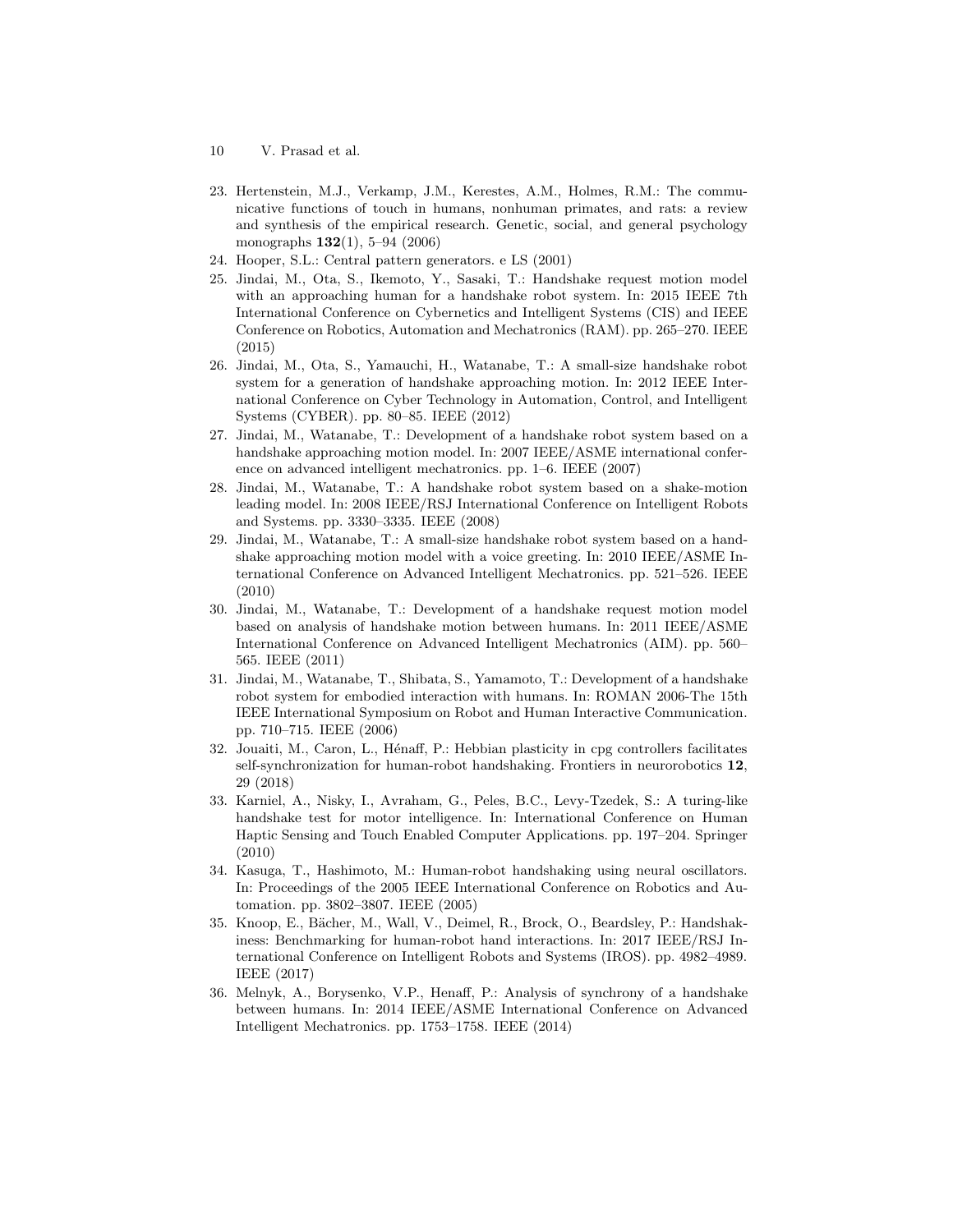- <span id="page-10-7"></span>37. Melnyk, A., Henaff, P.: Bio-inspired plastic controller for a robot arm to shake hand with human. In: 2016 IEEE 36th International Conference on Electronics and Nanotechnology (ELNANO). pp. 163–168. IEEE (2016)
- <span id="page-10-3"></span>38. Melnyk, A., Henaff, P.: Physical analysis of handshaking between humans: mutual synchronisation and social context. International Journal of Social Robotics 11(4), 541–554 (2019)
- <span id="page-10-10"></span>39. Mura, D., Knoop, E., Catalano, M.G., Grioli, G., Bächer, M., Bicchi, A.: On the role of stiffness and synchronization in human–robot handshaking. The International Journal of Robotics Research p. 0278364920903792 (2020)
- <span id="page-10-13"></span>40. Nakanishi, H., Tanaka, K., Wada, Y.: Remote handshaking: touch enhances videomediated social telepresence. In: Proceedings of the SIGCHI Conference on Human Factors in Computing Systems. pp. 2143–2152 (2014)
- <span id="page-10-11"></span>41. Nisky, I., Avraham, G., Karniel, A.: Three alternatives to measure the humanlikeness of a handshake model in a turing-like test. Presence: Teleoperators and Virtual Environments 21(2), 156–182 (2012)
- <span id="page-10-4"></span>42. Orefice, P.H., Ammi, M., Hafez, M., Tapus, A.: Let's handshake and i'll know who you are: Gender and personality discrimination in human-human and humanrobot handshaking interaction. In: 2016 IEEE-RAS 16th International Conference on Humanoid Robots (Humanoids). pp. 958–965. IEEE (2016)
- <span id="page-10-14"></span>43. Orefice, P.H., Ammi, M., Hafez, M., Tapus, A.: Pressure variation study in humanhuman and human-robot handshakes: Impact of the mood. In: 2018 27th IEEE International Symposium on Robot and Human Interactive Communication (RO-MAN). pp. 247–254. IEEE (2018)
- <span id="page-10-1"></span>44. Ota, S., Jindai, M., Fukuta, T., Watanabe, T.: A handshake response motion model during active approach to a human. In: 2014 IEEE/SICE International Symposium on System Integration. pp. 310–315. IEEE (2014)
- <span id="page-10-2"></span>45. Ota, S., Jindai, M., Sasaki, T., Ikemoto, Y.: Handshake response motion model with approaching of human based on an analysis of human handshake motions. In: 2015 7th International Congress on Ultra Modern Telecommunications and Control Systems and Workshops (ICUMT). pp. 8–13. IEEE (2015)
- <span id="page-10-5"></span>46. Ouchi, K., Hashimoto, S.: Handshake telephone system to communicate with voice and force. In: Proceedings 6th IEEE International Workshop on Robot and Human Communication. RO-MAN'97 SENDAI. pp. 466–471. IEEE (1997)
- <span id="page-10-8"></span>47. Papageorgiou, D., Doulgeri, Z.: A kinematic controller for human-robot handshaking using internal motion adaptation. In: 2015 IEEE International Conference on Robotics and Automation (ICRA). pp. 5622–5627. IEEE (2015)
- <span id="page-10-6"></span>48. Pedemonte, N., Laliberté, T., Gosselin, C.: Design, control, and experimental validation of a handshaking reactive robotic interface. Journal of Mechanisms and Robotics 8(1) (2016)
- <span id="page-10-12"></span>49. Pedemonte, N., Laliberté, T., Gosselin, C.: A haptic bilateral system for the remote human–human handshake. Journal of Dynamic Systems, Measurement, and Control 139(4) (2017)
- <span id="page-10-9"></span>50. Sato, T., Hashimoto, M., Tsukahara, M.: Synchronization based control using online design of dynamics and its application to human-robot interaction. In: 2007 IEEE International Conference on Robotics and Biomimetics (ROBIO). pp. 652– 657. IEEE (2007)
- <span id="page-10-0"></span>51. Stewart, G.L., Dustin, S.L., Barrick, M.R., Darnold, T.C.: Exploring the handshake in employment interviews. Journal of Applied Psychology 93(5), 1139 (2008)
- <span id="page-10-15"></span>52. Stock-Homburg, R., Peters, J., Schneider, K., Prasad, V., Nukovic, L.: Evaluation of the handshake turing test for anthropomorphic robots. In: Companion of the